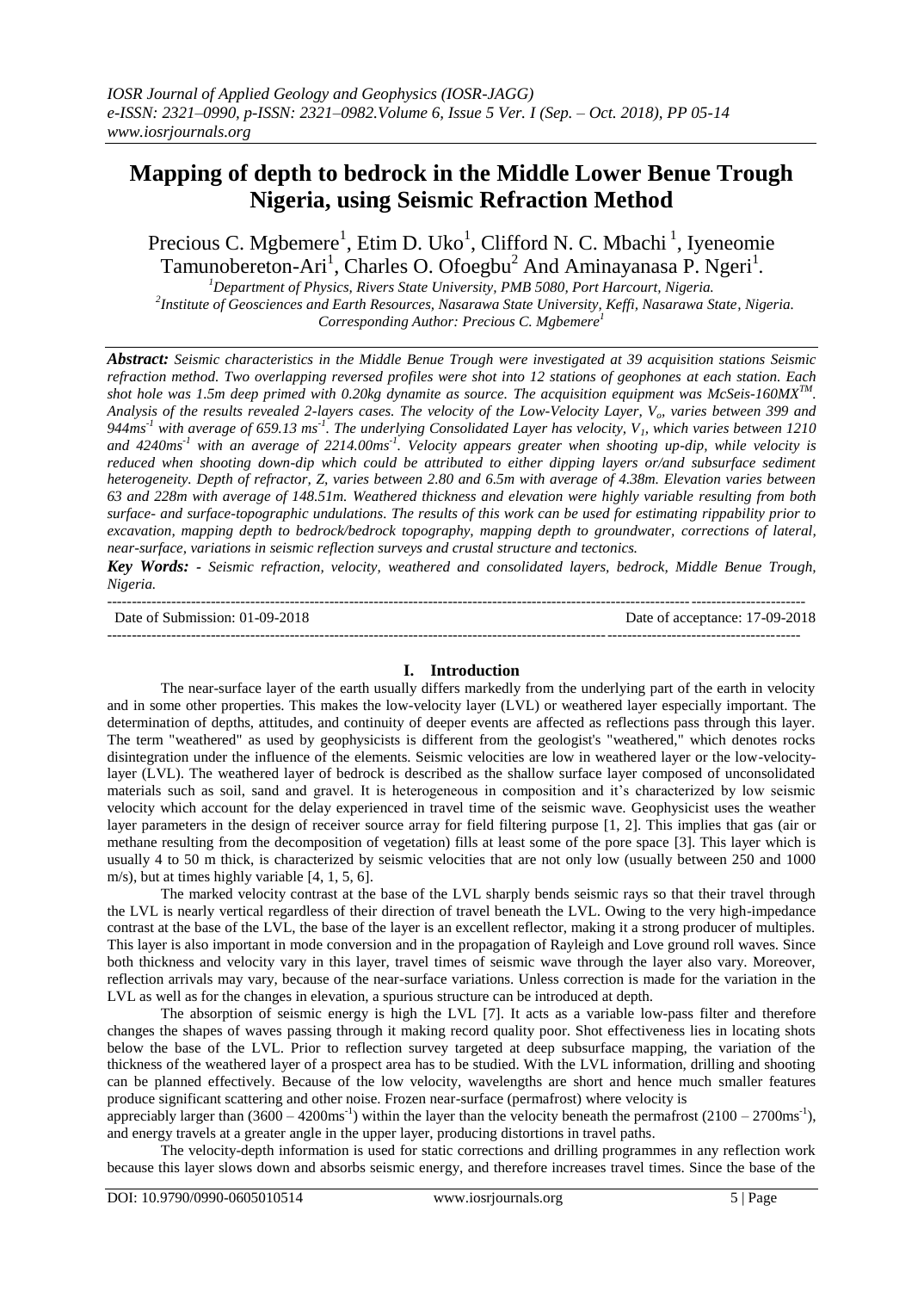LVL is often coincides with water table, the information resulting from the work can be used for groundwater exploration. Moreover, the base of the LVL is the bedrock due to the large velocity-contrast; therefore foundations could be located there for bridges, dams, high-rise buildings. It can be used to delineate waste landfill (depth of fill). Seismic characteristics in LVL also provide information about rock quality or other geotechnical parameters for geotechnical investigations [8]. The LVL parameters are used to design receiver-source array for reflection work. The weathered layer parameters are also used in the analysis of soil behaviour under static and dynamic loads. The elastic constants obtained are input variables into the models defining the different states of deformations such as elastic, elasto-plastic and failure [9, 10]. The main purpose of this work is therefore to estimate the weathered layer seismic characteristics of velocities, depths and dips in the study area using seismic refraction technique.

#### **II. Geology of Study Area**

The study area is located in the Middle Benue Trough, North Central Nigeria and it lies within Latitude  $07.50^{\circ}$  -  $08.50^{\circ}$ N and Longitudes  $08.00^{\circ}$  and  $09.30^{\circ}$ E (Figure 1).



**Figure 1:** Map of the Benue Trough showing the Study Area. Source: [11]

The Benue Trough is an intra-cratonic rift structure, which extends from the Northern limit of the Niger Delta to the Southern margins of Chad Basin. The valley which is occupied by up to 600m of marine and fluviodeltaic sediments, that have been compressionally folded in non-orogenic shield environment has been subdivided geographically into the Lower, Middle and Upper Benue Trough for the ease of mapping. The Middle Benue Trough which is of particular interest in this project work encompasses the study area located in the central part of Nasarawa State.

The geology of Nigeria is made up of three major litho-petrological components, namely, the Basement Complex, Younger Granites, and Sedimentary Basins [12, 13, 14, 15, 16]. The Basement Complex, which is Precambrian in age, is made up of the Migmatite-Gneiss Complex, the Schist Belts and the Older Granites. The Younger Granites comprise several Jurassic magmatic ring complexes located in Jos and other parts of north-central Nigeria. They are structurally and petrologically distinct from the Older Granites. The Sedimentary Basins comprise the Niger Delta Basin, the Benue Trough, and the Chad Basin, the Sokoto Basin, the Mid-Niger (Bida/Nupe) Basin and the Dahomey Basin.

The linear NE-SW trending Benue Trough (Figure 1) has a length of approximately 800km and open into the Gulf of Guinea where the Cenozoic Niger Delta has built out upon oceanic crust [17]. Proximately it bifurcates into an E-W trending Yola arm and a N-S trending Gongola Basin. The Benue Trough is conventionally subdivided into a "Lower Benue Trough", "Abakaliki Trough" [18], a "Middle Benue Trough" and an "Upper Benue Trough" ("Benue valley" [18]. The Benue Trough was terminated by a Late Santonian episode of compressional folding.

Subsequent sedimentation was centred on basins developed on the North-Western flank of the resultant deformed sediments.

The stratigraphic succession of the Benue Trough is shown below (Figure 2). The six formations include the Asu River Group, Awe Formation, Keana Formation, Ezeaku Formation, Awgu Formation and finally the youngest which is the Lafia Formation, while the two formations exposed in the studied area are the Awe Formation and Keana Formation which are essentially sandstones with intercalations of calcareous shale and claystone which are covered by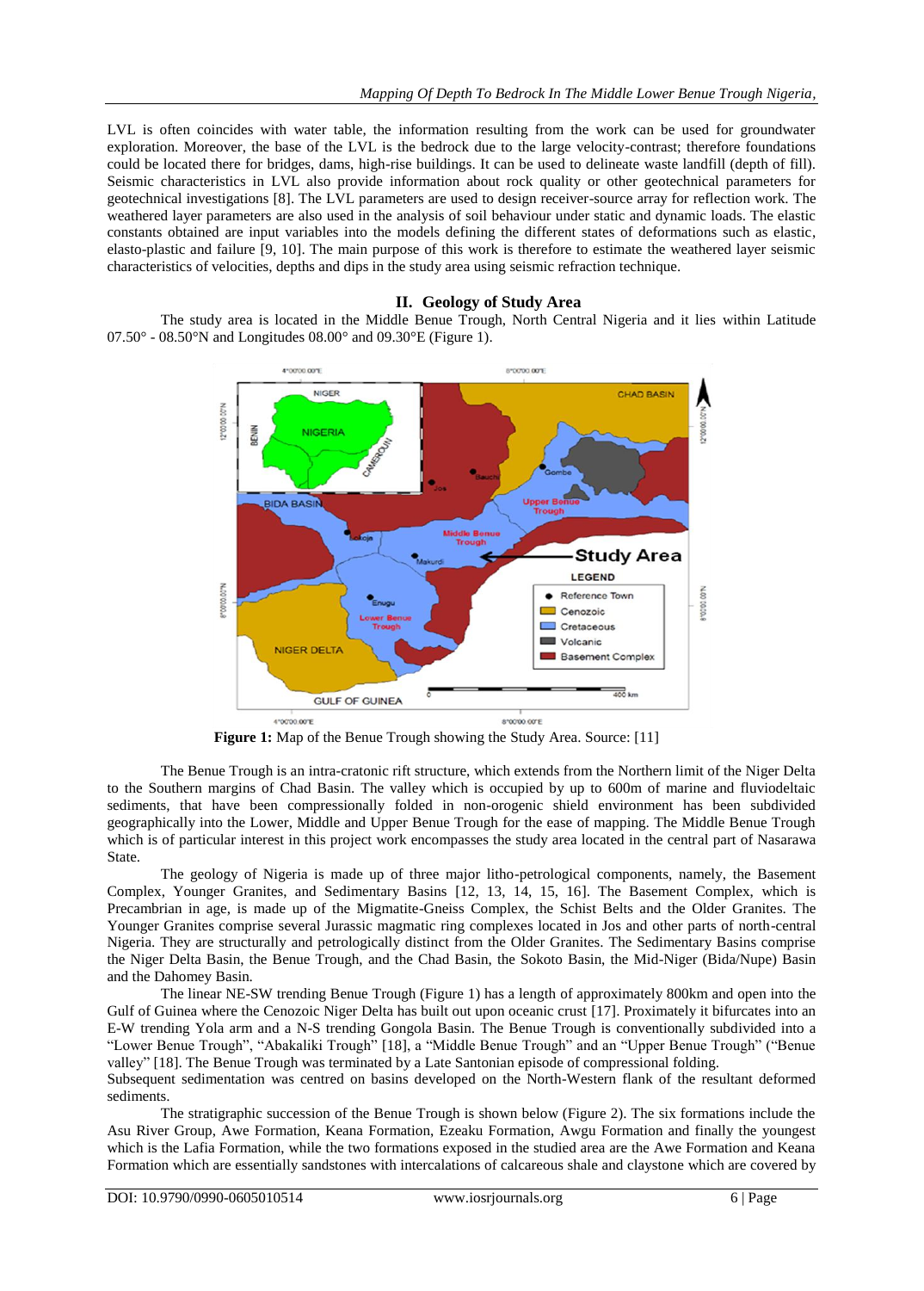laterite resulting from the weathering of volcanic rocks which were emplaced during the widespread volcanic activities that took over in the Tertiary Period [17, 18]. The Benue Trough is arbitrarily sub-divided into three portions; Lower, Middle and Upper portion (Fig. 1). No concrete line of subdivision can be drawn to demarcate the individual portions, but major localities (towns/settlements) that constitute the depocentres of the different portions have been well documented [12, 13, 14, 15, 16].

The Middle Benue Trough extends Northeast ward approximately as far as line joining Bashar and Mutum Biyu. This boundary marks the Southern limit of the Gombe and Keri-Keri Formation while the older sediments of the Upper Benue Trough undergo lateral facies change in this area. The Middle Benue Trough is relatively poorly known, especially in its North-eastern part; no detailed geological maps of this portion are available but the area immediately south of Bashar was included in a photogeological map. Maps of the Lafia-Keana-Awe region were presented by Offodile [19], Offodile and Reyment [20] and Ofoegbu and Onuoha [21] and of the area around Makurdi by Kogbe *et al.* [22] and Nwajide [23].

## **III. Theoretical Background of Seismic Refraction Method**

Considering a hypothetical two-layer medium, the upper separated from the lower by a horizontal interface at depth  $D_w$  (Figure 3). The velocity of seismic wave in the upper layer is  $V_0$  and the lower  $V_1$ , with  $V_1 > V_0$ . A seismic wave created at a depth,  $D_s$ , in the weathered layer is detected at E (Figure 3).

The total travel time, T, is given by:

$$
T = T_{BC} + T_{CD} + T_{DE}
$$
  
= 
$$
\frac{BC}{V_o} + \frac{CD}{V_1} + \frac{DE}{V_o}
$$
 (1)

From Figure 2.2,

$$
BC = \frac{D_w - D_s}{\cos i}; \ DE = \frac{D_w}{\cos i} \ CD = x - (2 D_w - D_s) \tan i \tag{2}
$$

$$
\sin i = \frac{V_o}{V_1}; \quad \cos i = \sqrt{\frac{V_1^2 - V_o^2}{V_1^2}}; \quad \tan i = \sqrt{V_1^2 - V_o^2}; \tag{3}
$$

Hence substituting into Equations 1, 2 and 3 and simplifying, we have:

$$
T = \frac{X}{V_o} + (2D_W - D_S) \frac{\sqrt{(V_1^2 - V_o^2)}}{V_o V_1}
$$
\n(4)

Equation 2.14 gives an intercept time  $T_i$  expressed as: Hence, weathered thickness:

$$
D_{W} = \frac{T_{i}}{2} \cdot \frac{V_{o} V_{1}}{\sqrt{V_{1}^{2} - V_{o}^{2}}} \cdot \frac{D_{S}}{2}
$$
\n(5)

For a given shot, a plot of arrival times (T) versus offset distances (x) gives a straight line graph of gradient  $1/V_1$ . The direct wave travels from the shot to detector near the earth surface at a speed of  $V_0$ , so  $T = x/V_0$ . This is represented on the T-X graph as a straight line which passes through the origin and has a gradient of  $1/V_0$ .

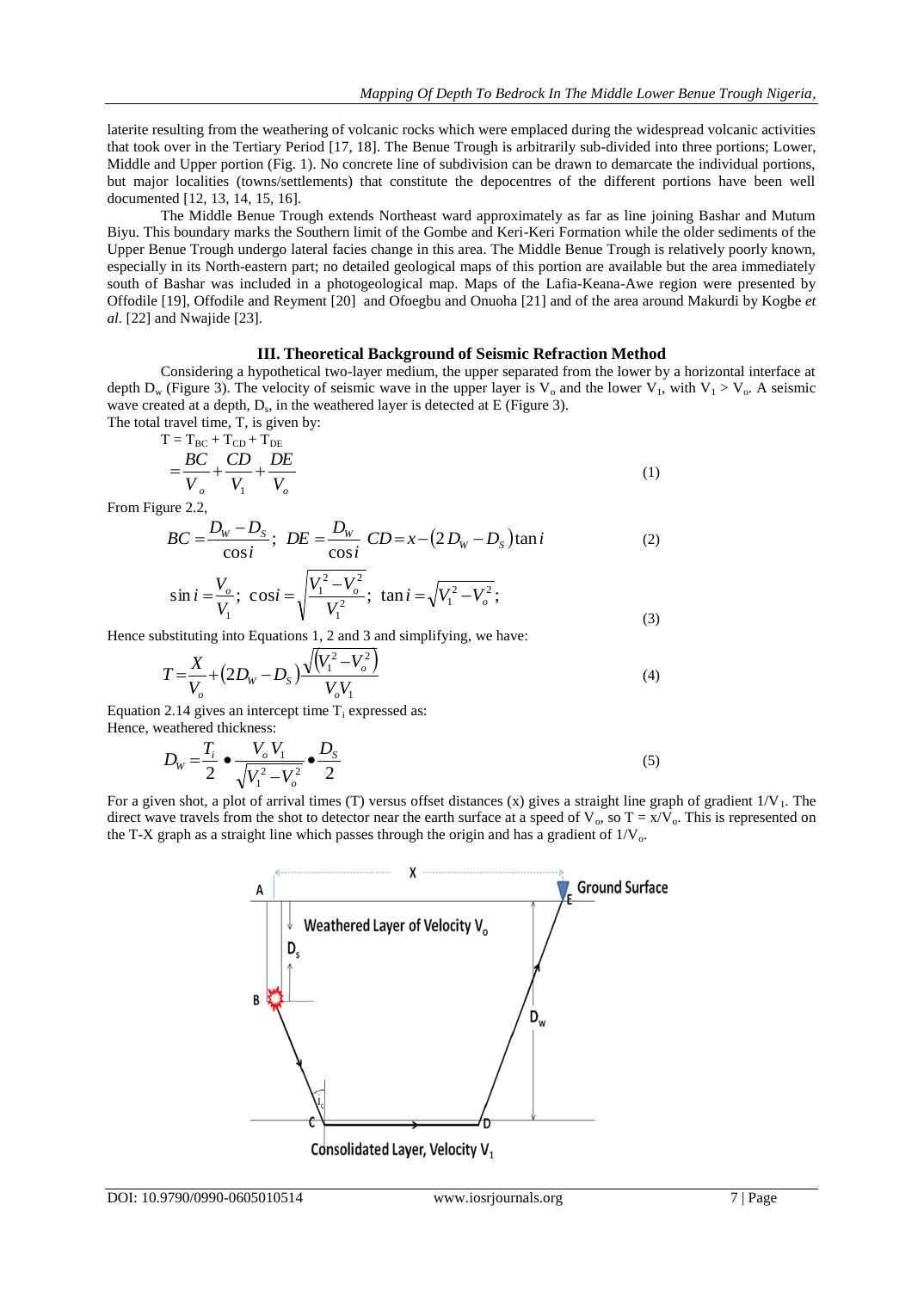

#### Offset Distance, x (metres)

**Figure 3:** Travel-time versus distance curves of the direct and refracted rays when the refracting boundary is horizontal.

### **IV. Material and Methods**

Using benchmarks as controls, the surveyors used GPS, matches, staff and poles and cut open the seismic traverse lines (Figure 4). The Equations 4 and 5 represent the mathematical models used in the velocity, depth, and angle determinations. In using these equations, we assume that the interfaces are horizontal and therefore each layer of the rock has a uniform thickness. We also assume that a straight ray path for the waves. This means that there were no faults, no unconformities, no facies changes, and no weathering changes. We never find this situation in nature. However, we often deal with situations that approximate the ideal model. During the survey, the terrain in the vicinity of data acquisition station was sufficiently flat. This level ground approximated the horizontal bedding assumption model and it also eliminated the need for elevation.

For a selected data acquisition location, two reversed profiles were taken. This condition provided a valuable check for the comparative interpretation of the travel-time data. The importance of the reverse shooting as a means of cross-checking the results is obvious when we bear in mind that we are working with complex geological layering and not with models.

The field set-up is shown in Figure 5. Here a shot was located at each end of the spread of 12 geophones which were planted on the earth surface as shown in the intervals. Since we are interested in the layering in the immediate vicinity of the shot point, the source-detector offset was 5 metre minimum and 75 metres maximum. The first 5 geophones were spaced 5 metres apart near the source; the others were spaced 10 metres towards the centre and 5 metres towards the end of the spread for adequate sampling of shallow depths from the surface down to the depth of interest, and to obtain a good resolution.

At each data recording set-up, 2 overlapping reversed profiles were shot into 12 stations of geophones. Each shot hole was 1.5 metres deep primed with 0.20kg of dynamite. The reversibility criteria **[24]** for reciprocal and intercept times were not satisfied by our data. We attributed this condition to either inhomogeneity along the lines or to velocity anomalies [25] or dips. We therefore assumed a laterally-homogeneous horizontal layer models, and computed the layer thickness and velocities separately for  $LVL<sub>1</sub>$  and  $LVL<sub>2</sub>$ , and then found the average.

Figure 6 shows a typical refraction monitor record from the survey. The first arrivals gave us the basic travel times with which to compute the velocity and depth structure of the near-surface of the earth in the study area. The ground electronics consist of geophone array connected to take-outs wired into pairs within the cable. The cable was connected to the McSeis-160MX Instrument. All data flows through McSeis-160MX for processing, formatting, recording and playback functions. Real time geophone monitoring was accomplished with visual display on the McSeis oscilloscope.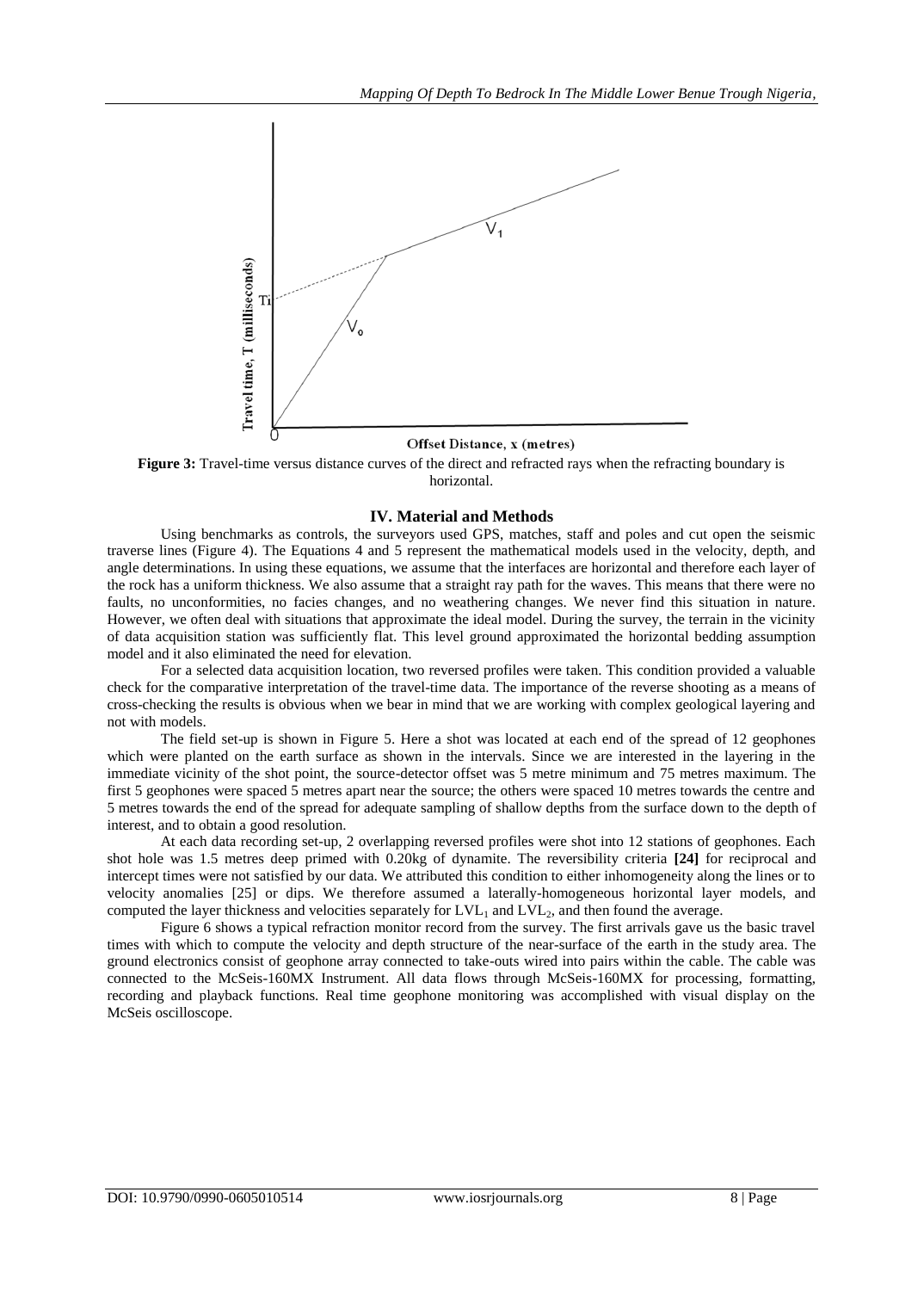

**Figure 4:** Location Map showing the Survey Lines



**Figure 5:** Source-Detector Array Spread

A radio-controlled firing device was used. At the McSeis recorder, the "fire" control consisted of a fire command encoder and a time-break modulator which was used to detect the exact moment of energy release. At the shot point, the Shooting Unit consisted of fire command decoder, a time-break modulator and a Blaster. The later was used to detonate the dynamite and through transformer coupling, generated an electrical impulse at the exact moment of detonation enabling modulation of the radio carrier by a "time zero". The start of the time zero, signal was detected by the McSeis Recorder.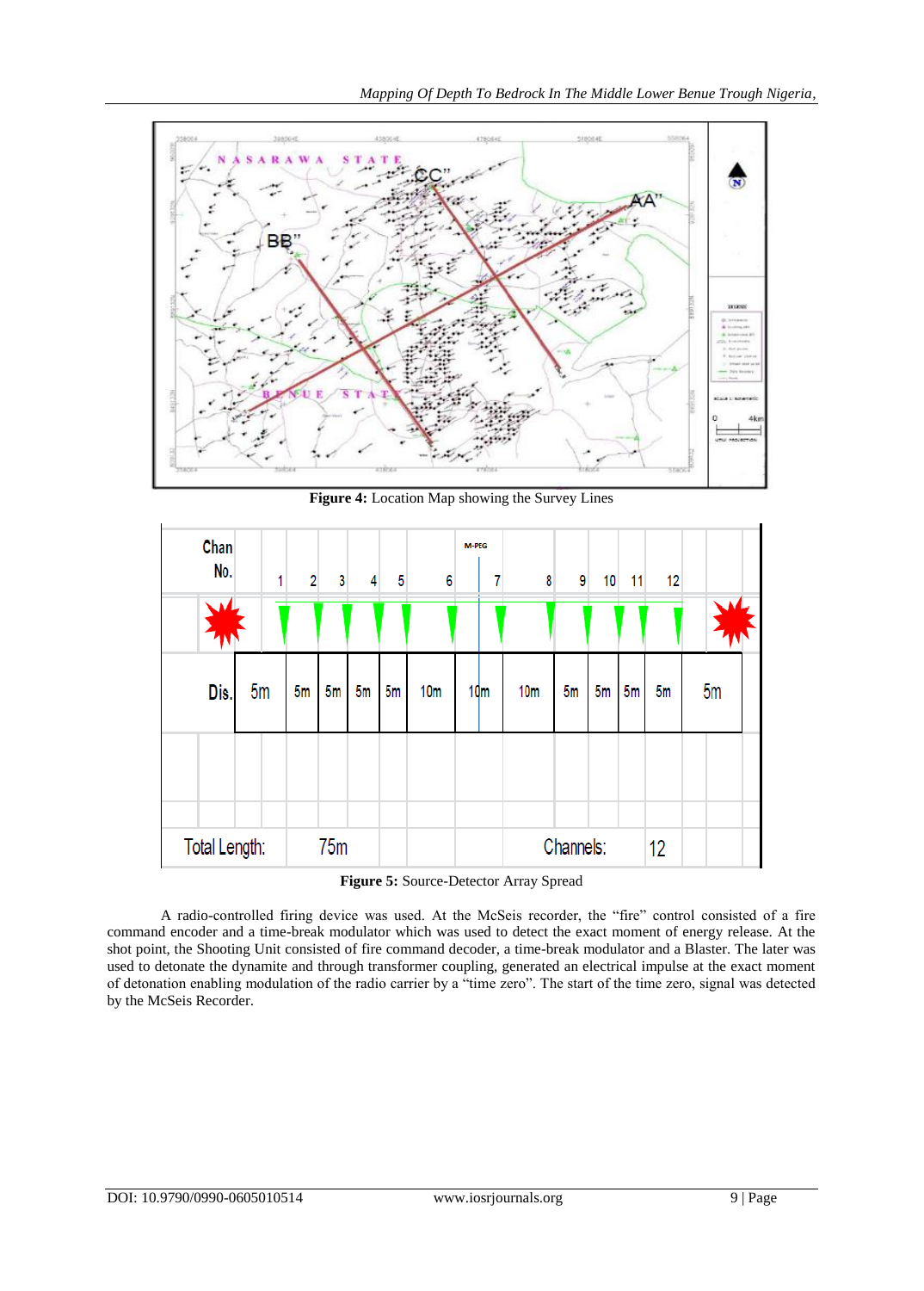

# **V. Results**

The results of the work are presented in Table 1 and Figures 7 and 8.

| Table 1: Results of LVL parameters of the Study Area |  |  |  |
|------------------------------------------------------|--|--|--|
|------------------------------------------------------|--|--|--|

| <b>SN</b>      | Line<br>No.        | LVL<br>No. | No.  | <b>Station Laver</b><br>Velocity, $V_0$ Velocity, $V_1 D_w$ | Layer | <b>Weathered Consolidated Weathered</b><br>Thickness, Easting |          | <b>Northing</b> | <b>Elevation</b><br>(m) |
|----------------|--------------------|------------|------|-------------------------------------------------------------|-------|---------------------------------------------------------------|----------|-----------------|-------------------------|
|                |                    |            |      | (m/s)                                                       | (m/s) | (m)                                                           |          |                 |                         |
| 1              | AA"                | 22         | 4552 | 485                                                         | 2711  | 4.9                                                           | 475708.0 | 898956.0        | 110.0                   |
| 2              | $\pmb{\mathsf{H}}$ | 23         | 4719 | 901                                                         | 3069  | 3.2                                                           | 475230.0 | 899100.0        | 147.0                   |
| 3              | $\pmb{\mathsf{H}}$ | 24         | 4901 | 871                                                         | 3172  | 3.8                                                           | 484789.0 | 904169.0        | 152.0                   |
| $\overline{4}$ | $\pmb{\mathsf{H}}$ | 25         | 5053 | 892                                                         | 2550  | 4.5                                                           | 488789.0 | 906534.0        | 184.0                   |
| 5              | $\pmb{\mathsf{H}}$ | 26         | 5220 | 843                                                         | 2386  | 4.6                                                           | 493089.0 | 908931.0        | 218.0                   |
| 6              | $\pmb{\mathsf{H}}$ | 27         | 5387 | 815                                                         | 2571  | 6.1                                                           | 497434.0 | 911426.0        | 205.0                   |
| 7              | $\pmb{\mathsf{H}}$ | 28         | 5554 | 548                                                         | 4240  | 4.6                                                           | 501820.0 | 913986.0        | 180.0                   |
| 8              | $\pmb{\mathsf{H}}$ | 29         | 5721 | 717                                                         | 2354  | 4.9                                                           | 506123.0 | 916416.0        | 184.0                   |
| 9              | $\pmb{\mathsf{H}}$ | 30         | 5888 | 861                                                         | 1851  | 3.1                                                           | 510469.0 | 918911.0        | 198.0                   |
| 10             | $^{\prime\prime}$  | 31         | 6055 | 753                                                         | 2471  | 3.8                                                           | 514814.0 | 921814.0        | 183.0                   |
| 11             | $^{\prime\prime}$  | 32         | 6222 | 501                                                         | 3183  | 4.6                                                           | 519028.0 | 923825.0        | 172.0                   |
| 12             | $^{\rm{H}}$        | 33         | 6389 | 944                                                         | 3223  | 3.3                                                           | 523503.0 | 926393.0        | 120.0                   |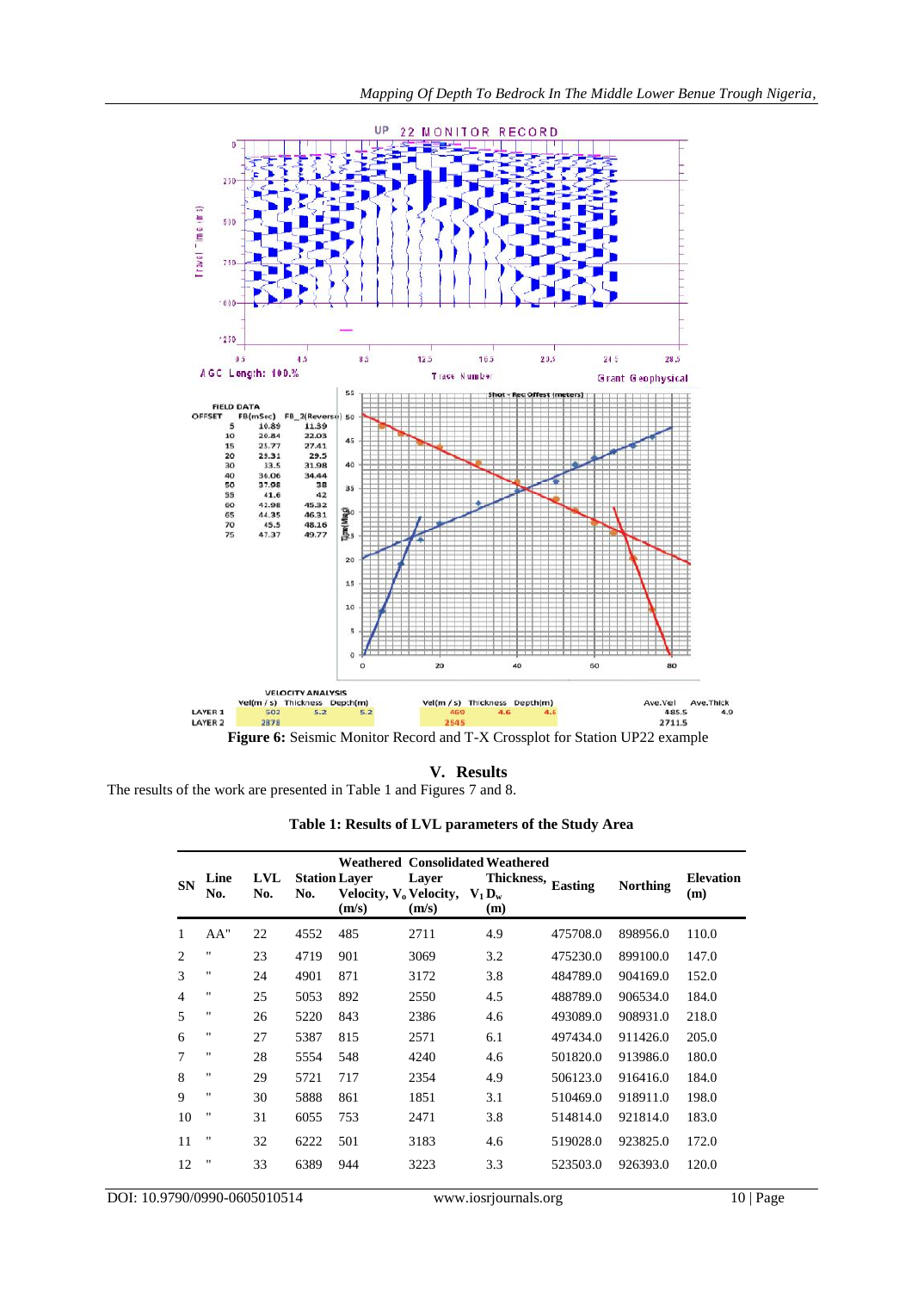

**Average 659.13 2214.00 4.38 148.51**

| 14     | Ħ      | 35 | 1045 | 756 | 1406 | 2.8 | 402958.0 | 910372.0 | 115.0 |
|--------|--------|----|------|-----|------|-----|----------|----------|-------|
| 15     | Ħ      | 36 | 1211 | 494 | 1212 | 4.6 | 406753.0 | 906214.0 | 106.0 |
| 16     | Ħ      | 37 | 1379 | 520 | 1211 | 4.9 | 408547.0 | 902056.0 | 114.0 |
| 17     | Ħ      | 38 | 1546 | 592 | 1601 | 4.9 | 411342.0 | 897898.0 | 169.0 |
| 18     | н      | 39 | 1713 | 686 | 1744 | 4.2 | 414137.0 | 893740.0 | 124.0 |
| 19     | Ħ      | 40 | 1880 | 519 | 1955 | 5.0 | 416932.0 | 889582.0 | 129.0 |
| 20     | н      | 41 | 2041 | 700 | 2182 | 3.4 | 419625.0 | 885573.0 | 110.0 |
| 21     | Ħ      | 42 | 2214 | 642 | 1381 | 3.4 | 422520.0 | 881266.0 | 133.0 |
| $22\,$ | н      | 43 | 2318 | 767 | 1754 | 3.1 | 425316.0 | 877107.0 | 78.0  |
| 23     | н      | 44 | 2539 | 721 | 1621 | 2.9 | 427960.0 | 873173.0 | 64.0  |
| 24     | н      | 45 | 2715 | 595 | 1626 | 4.4 | 430905.0 | 878791.0 | 63.0  |
| 25     | Ħ      | 46 | 2882 | 573 | 1650 | 4.4 | 433700.0 | 864633.0 | 74.0  |
| 26     | Ħ      | 47 | 3049 | 500 | 2007 | 3.9 | 436495.0 | 860475.0 | 63.0  |
| 27     | $CC$ " | 53 | 1042 | 538 | 1367 | 3.2 | 455440.0 | 942502.0 | 228.0 |
| 28     | Ħ      | 54 | 1212 | 473 | 1210 | 3.0 | 458594.0 | 938210.0 | 199.0 |
| 29     | Ħ      | 55 | 1379 | 899 | 1880 | 2.9 | 461518.0 | 934140.0 | 210.0 |
| 30     | Ħ      | 56 | 1546 | 566 | 2622 | 6.5 | 464005.0 | 929777.0 | 200.0 |
| 31     | Ħ      | 57 | 1713 | 408 | 1808 | 4.9 | 466711.0 | 925560.0 | 194.0 |
| 32     | н      | 58 | 1880 | 475 | 2029 | 5.5 | 468650.0 | 922537.0 | 168.0 |
| 33     | н      | 59 | 2040 | 797 | 1655 | 6.4 | 422006.0 | 917304.0 | 135.0 |
| 34     | н      | 60 | 2114 | 530 | 1753 | 4.7 | 473207.0 | 915435.0 | 195.0 |
| 35     | Ħ      | 61 | 2381 | 711 | 2150 | 5.7 | 477402.0 | 908895.0 | 176.0 |
| 36     | 11     | 62 | 2548 | 483 | 2791 | 5.9 | 480237.0 | 904476.0 | 113.0 |
| 37     | н      | 63 | 2615 | 660 | 2670 | 4.7 | 481323.0 | 902785.0 | 146.0 |
| 38     | н      | 64 | 2782 | 867 | 2994 | 3.8 | 48835.0  | 897312.0 | 198.0 |
| 39     | Ħ      | 65 | 2955 | 704 | 3029 | 4.9 | 486831.0 | 894199.0 | 130.0 |

BB" 34 6556 399 3257 5.4 527847.0 928888.0 105.0

*Mapping Of Depth To Bedrock In The Middle Lower Benue Trough Nigeria,*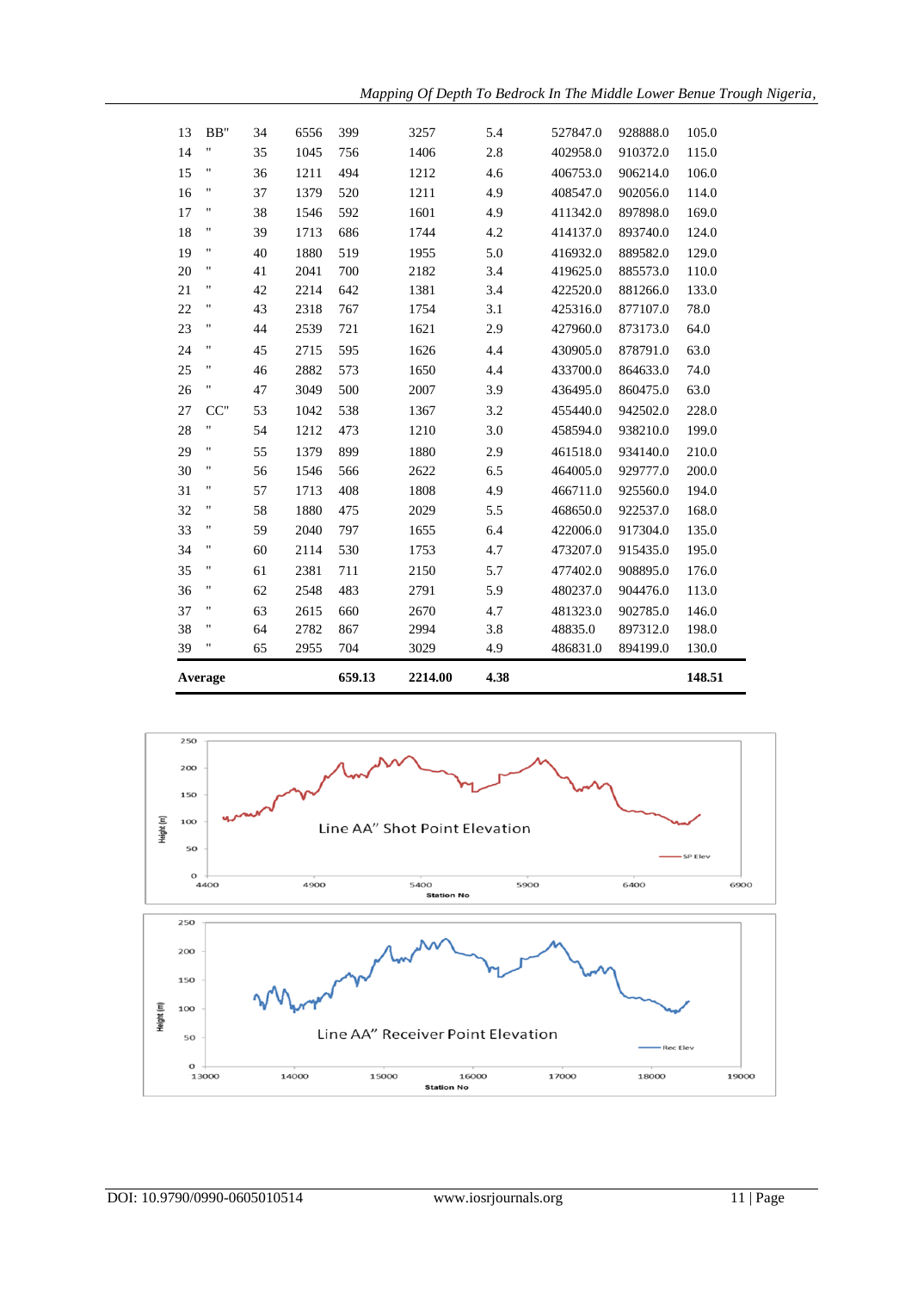





**Figure 7:** Topographic (Elevation) Profile along Survey Lines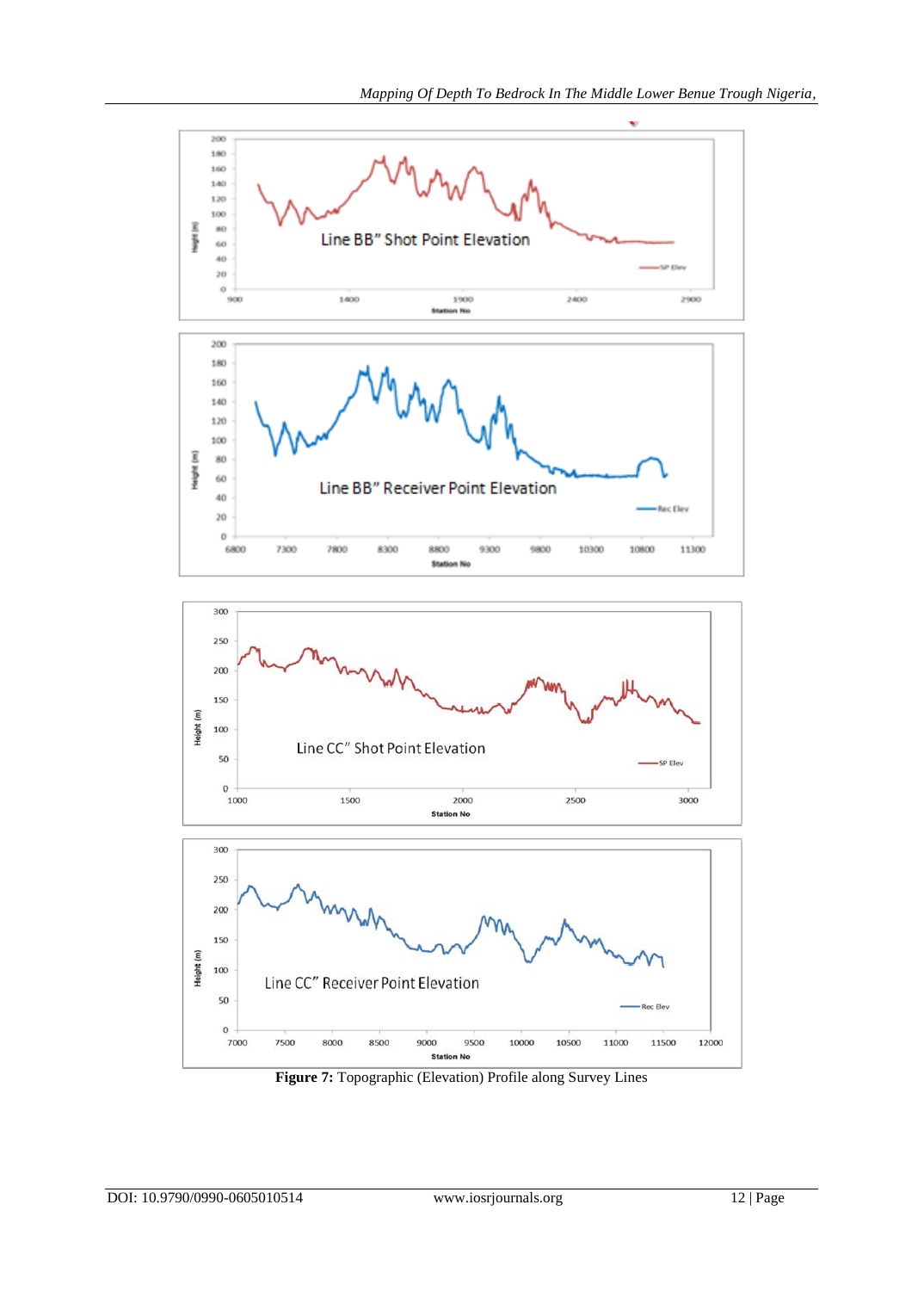

**Figure 8:** Weathered Thickness Profile along Survey Lines

## **VI. Discussion**

Depth of refractor is observed to be highly variable with no trend. This indicates the necessity to correct for this layer when conducting reflection seismic survey in the area. The weathered thickness varies between 2.80 and 6.5m with average of 4.38m.

In estimating this thickness, we assumed that seismic velocity is uniform in each layer, layer velocities increase in depth, and that the layers are horizontal. The principle of reciprocity criteria [24] that states that the time required for seismic energy to travel between two points, that it will require the same time T if the source and detector are interchanged. These requirements were not satisfied by our data (See Figure 6). Travel times were not equal in forward and reverse directions for source/receiver positions.

From our computation of the thicknesses, and velocities forward and reverse directions, the differences were not much, we find that these assumptions were not badly violated. Velocity was observed to generally increase with depth, from surface to the refractor and into the consolidated layer continuum, at each location.